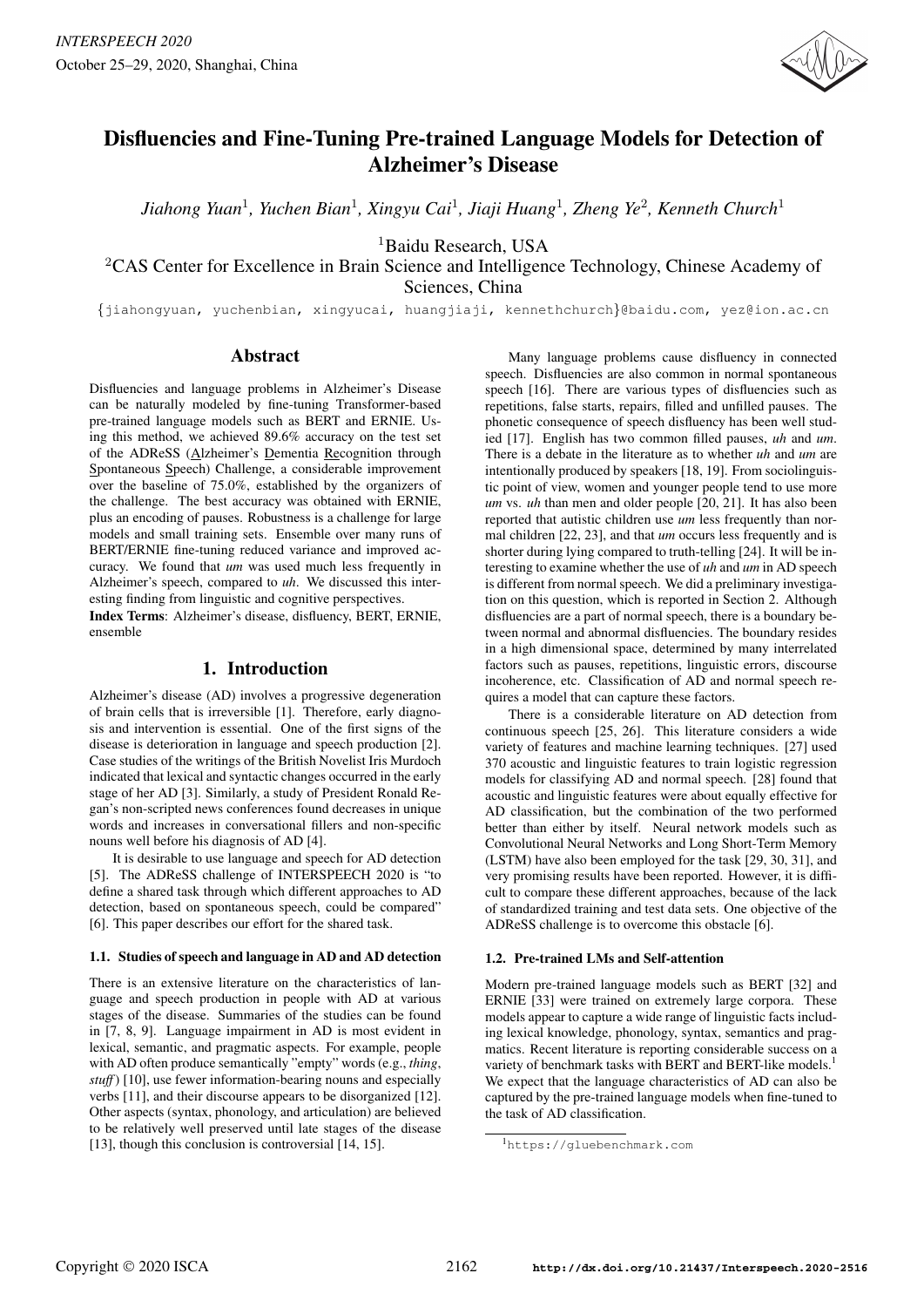BERT and BERT-like models are based on the Transformer architecture [34]. These models use self-attention to capture associations among words. Each attention head operates on the elements in a sequence (e.g., words in the transcript for a subject), and computes a new sequence of the weighed sum of (transformed) input elements. There are various versions of BERT and ERNIE. There is a base model with 12 layers and 12 attention heads for each layer, as well as a larger model with 24 layers and 16 attention heads for each layer. Conceptually the self-attention mechanism can naturally model many language problems in AD mentioned in Section 1.1, including repetitions of words and phrases, use of particular words (and classes of words), as well as pauses. We proposed a method to encode pauses in a word sequence to enable BERT-like models to take advantage of disfluencies involving pauses, described in Section 3.1.

Previous studies have found that when fine tuning BERT for downstream tasks with a small data set, the model has a high variance in performance. Even with the same hyperparameter values, distinct random seeds can lead to substantially different results. [35] conducted a large-scale study on this issue. They fine-tuned BERT hundreds of times while varying only the random seeds, and found that the best-found model significantly outperformed previous reported results using the same model. In this situation, using just one final model for prediction is risky given the variance in performance during training. We propose an ensembling method to address this concern.

# 2. Data and analysis

# 2.1. Data

The data consists of speech recordings and transcripts of descriptions of the Cookie Theft picture from the Boston Diagnostic Aphasia Exam [36]. Transcripts were annotated using the CHAT coding system [37]. We only used word transcripts, the morphological and syntactic annotations in the transcripts were not used in our experiments.

The training set contains 108 speakers, and the test set contains 48 speakers. In each data set, half of the speakers are people with AD and half are non-AD (healthy control subjects). Both data sets were provided by the challenge. The organizers also provided speech segments extracted from the recordings using a simple voice detection algorithm, but no transcripts were available for the speech segments. We didn't use these speech segments. Our experiments were based on the entire recordings and transcripts.

#### 2.2. Processing transcripts and forced alignment

The transcripts in the data sets were annotated in the CHAT format, which can be conveniently created and analyzed using CLAN [37]. For example: "the [x 3] bench [: stool]." In this example, [x 3] indicates that the word 'the' was repeated three times, [: stool] indicates that the preceding word, "bench" (which was actually produced), refers to stool. Details of the transcription format can be found in [37].

For the purpose of forced alignment and fine tuning, we converted the transcripts into words and tokens that represent what were actually produced in speech. 'w [x n]' were replaced by repetitions of w for n times, punctuation marks and various comments annotated between '[]' were removed. Symbols such as (.), (..), (...),  $\langle \rangle$ ,  $\rangle$ ,  $\rangle$  and xxx were also removed.

The processed transcripts were forced aligned with speech recordings using the Penn Phonetics Lab Forced Aligner [38].



Figure 1: *The word cloud on the left highlights words that are more common among control subjects than AD; the word cloud on the right highlights words that are more common among AD than control.*

Table 1: *Subjects with AD say uh more often, and um less often.*

|                  | иh  | иm |
|------------------|-----|----|
| Control (non-AD) | 130 | 51 |
| Dementia (AD)    | 183 | 20 |

The aligner used a special model 'sp' to identify between-word pauses. After forced alignment, the speech segments that belong to the interviewer were excluded. The pauses at the beginning and the end of the recordings were also excluded. Only the subjects' speech, including pauses in turn-taking between the interviewer and the subject, were used.

#### 2.3. Word frequency and *uh/um*

From the training data set, we calculated word frequencies for the Control and AD groups respectively. Words that appear 10 or more times in both groups are shown in the word clouds in Figure 1. The following words are at least two times more frequent in AD than in Control: *oh* (4.33), *=laughs* (laughter, 3.18), *down* (2.66), *well* (2.42), *some* (2.2), *what* (2.16), *fall* (2.15). And the words that are at least two times more frequent in Control than in AD are: *window* (4.4), *are* (3.83), *has* (3.0), *reaching* (2.8), *her* (2.62), *um* (2.55), *sink* (2.3), *be* (2.21), *standing* (2.06).

Compared to controls, subjects with AD used relatively more laughter and semantically "empty" words such as *oh*, *well*, and *some*, and fewer present particles (*-ing* verbs). This is consistent with the literature as discussed in Section 1.1. Table 1 shows an interesting difference for filled pauses. The subjects with AD used more *uh* than the control subjects, but their use of *um* was much less frequent.

#### 2.4. Unfilled pauses

Durations of pauses were calculated from forced alignment. Pauses under 50 ms were excluded, as well as pauses in the interviewer's speech. We binned the remaining pauses by duration as shown in Figure 2. Subjects with AD have more pauses in every group, but the difference between subjects with AD and non-AD is particularly noticeable for longer pauses.

# 3. BERT and ERNIE Fine-tuning

## 3.1. Input and Hyperparameters

Pre-trained BERT and ERNIE models were fine-turned for the AD classification task. Each of the  $N = 108$  training speakers is considered a data point. The input to the model consists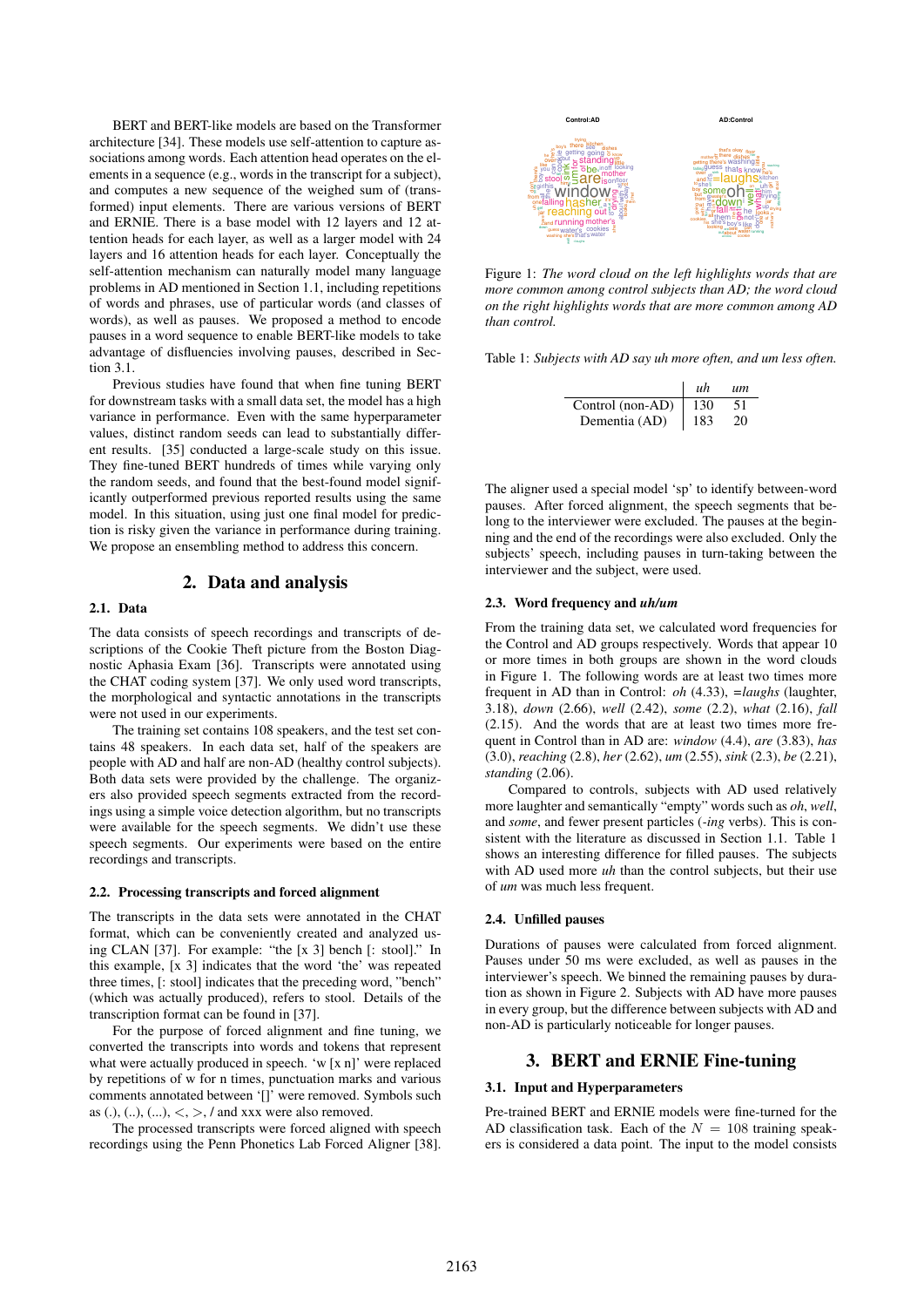

Figure 2: *Subjects with AD have more pauses (in all duration bins).*

of a sequence of words from the processed transcript for every speaker (as described in Section 2.2). The output is the class of the speaker, 0 for Control and 1 for AD.

We also encoded pauses in the input word sequence. We grouped pauses into three bins: short (under 0.5 sec); medium (0.5-2 sec); and long (over 2 sec). The three bins of pauses are coded using three punctuations ",", ".", and "...", respectively. Because all punctuations were removed from the processed transcripts, these inserted punctuations only represent pauses. Two examples of the input text are given below:

- 1. S136 (AD): *well your , sink is being run over , the . water , the stool the kid's standing on , is , falling and he's getting , cookies from a jar , the ... lady's washing ... dishes . the ... girl's reaching for a cookie ... could , there , be . more , i don't . think so .*
- 2. S062 (non-AD): *well there's a kid , stealing cookies from the cookie jar and his stool's about to topple over his , his sister's . asking for one the ... cookie jar is open of course the cupboard's open . the , mother's drying dishes the sink is overflowing . there are some , dishes on the side board . window's open i don't ... know , what else you want , there are curtains in the window i don't know if there's any .*

We used Bert-for-Sequence-Classification<sup>2</sup> for fine tuning. We tried both "bert-base-uncased" and "bert-large-uncased," and found slightly better performance with the larger model. The following hyperparameters (slightly tuned) were chosen: learning rate =  $2e-5$ , batch size =  $4$ , epochs =  $8$ , max input length of 256 (sufficient to cover most cases). The standard default tokenizer was used (with an instruction not to split "..."). Two special tokens, [CLS] and [SEP], were added to the beginning and the end of each input.

ERNIE fine-tuning started with the "ERNIE-large" pretrained model (24 layers with 16 attention heads per layer). We used the default tokenizer, and the following hyperparameters: learning rate  $= 2e-5$ , batch size  $= 8$ , epochs  $= 20$  and max input length of 256.

#### 3.2. Ensemble Reduces Variance in LOO Accuracy

When conducting LOO (leave-one-out) cross-validation on the training set, large differences in accuracy across runs were observed, as illustrated in Figure 3. The black lines in Figure 3 were computed over 50 runs of BERT3p (top) and 50 runs of ERNIE0p and 50 runs of ERNIE3p (bottom). 0p indicates that no pause was encoded, and 3p indicates that three lengths of



Figure 3: *We computed 50 estimates of leave-one-out (LOO) accuracy for BERT with pauses (top) and ERNIE with and without pauses (bottom). There is a wide variance in both cases (black). The proposed ensemble method (purple) improves the mean and reduces variance. Pauses are useful. Solid lines (with pauses) are better than dashed lines (without pauses).*

pauses were encoded. Each run reports a leave-one-out (LOO) accuracy. Everything was the same across runs except for random seeds. Over the 50 runs, LOO accuracy ranged from 0.75 to 0.86 for BERT3p, from 0.78 to 0.87 for ERNIE3p, and from 0.77 to 0.85 for ERNIE0p. The large variance suggests performance on unseen data is likely to be brittle. Such brittleness is to be expected given the large size of the BERT and ERNIE models and the small size of the training set (108 subjects).

To address this brittleness, we introduced the following ensemble procedure. From the results of LOO cross validation, we calculated the majority vote over 50 runs for each of the  $N = 108$  subjects, and used the majority vote to return a single label for each subject. Tables 2-3 and Figure 3 show that this ensemble procedure improves the mean and reduces the standard deviation over estimates based on a single run.

To make sure that the ensemble estimates would generalize to unseen data, we tested the method by selecting  $N = 5$ ,  $N =$ 15, ..., runs from the 50 runs reported in Figure 3. The results in the first row of Table 2 summarize 100 draws of  $N = 5$  runs. The second row is similar, except  $N = 15$ . All of the rows in Table 2 have better means and less variance than the black line in Figure 3. Table 3 is like Table 2, except the means are even better with ERNIE than BERT. From Table 3 and Figure 3, we can also see that results with pauses are better than results without pauses.

# 4. Evaluation

Under the rules of the challenge, each team is allowed to submit results of five attempts for evaluation. Predictions on the test set from the following five models were submitted for evaluation: BERT0p, BERT3p, BERT6p, ERNIE0p, and ERNIE3p. To compare with three pauses, 6p represents six bins of pauses, encoded as: "," (under 0.5 sec), "." (.5-1 sec); ".." (1-2 sec), "... ."  $(2-3 \text{ sec})$ , ". . . ."  $(3-4 \text{ sec})$ , ". . . . ." (over than 4 sec). The

<sup>2</sup>https://github.com/huggingface/transformers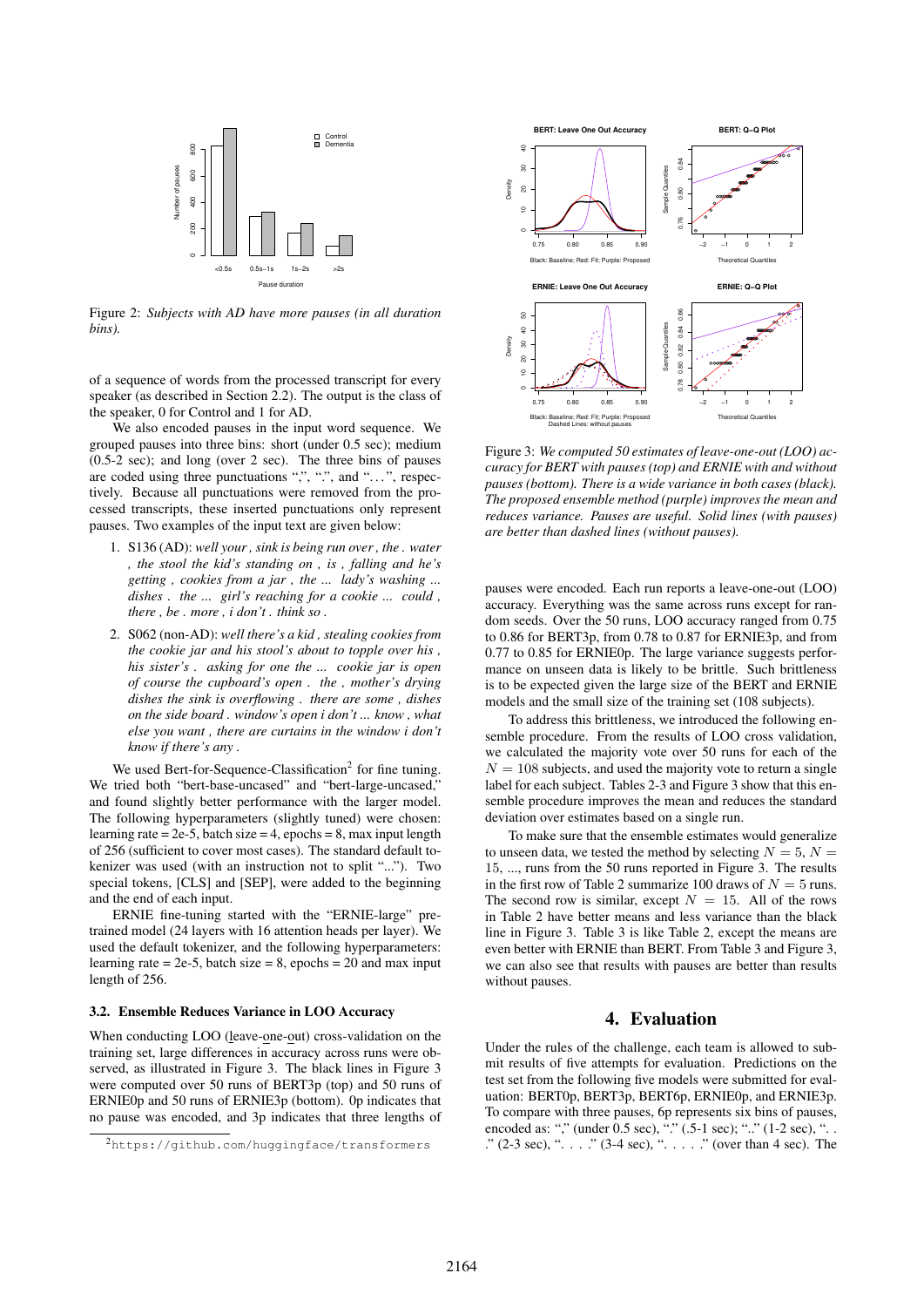Table 2: *Ensemble improves LOO (leave-one-out) estimates of accuracy; better means with less variance.*

|    | <b>BERT</b> with Three Pauses |                 |  |  |
|----|-------------------------------|-----------------|--|--|
| N  | mean $\pm$ sd                 | min - max       |  |  |
| 5  | $0.837 + 0.010$               | $0.815 - 0.861$ |  |  |
| 15 | $0.840 + 0.011$               | $0.815 - 0.861$ |  |  |
| 25 | $0.839 \pm 0.011$             | $0.815 - 0.870$ |  |  |
| 35 | $0.838 + 0.010$               | $0.824 - 0.861$ |  |  |
| 45 | $0.839 \pm 0.011$             | $0.824 - 0.861$ |  |  |

Table 3: *Ensemble also improves LOO for ERNIE (with and without pauses). LOO results are better with pauses than without, and better with ERNIE than BERT.*

|     | <b>ERNIE</b> with Three Pauses | <b>ERNIE</b> with No Pauses                                              |  |  |  |
|-----|--------------------------------|--------------------------------------------------------------------------|--|--|--|
| IN. | Mean $\pm$ Std   Min - Max     | Mean $\pm$ Std   Min - Max                                               |  |  |  |
|     |                                | $5  0.845 \pm 0.013  0.806 - 0.880  0.828 \pm 0.016  0.796 - 0.870 $     |  |  |  |
|     |                                | $(15 0.851 \pm 0.008 0.833 - 0.870 0.831 \pm 0.012 0.796 - 0.861)$       |  |  |  |
|     |                                | $ 25 0.853 \pm 0.007 0.833 - 0.870 0.833 \pm 0.010 0.815 - 0.861 $       |  |  |  |
|     |                                | $ 35 0.854 \pm 0.007 0.824$ - $0.861 0.836 \pm 0.009 0.815$ - $0.852 $   |  |  |  |
|     |                                | $ 45 0.854 \pm 0.007 0.833$ - 0.861 $ 0.834 \pm 0.008 0.815$ - 0.861 $ $ |  |  |  |

dots are separated from each other, as different tokens.

Following the method proposed in Section 3.2, we made 35 runs of training for each of the five models, with 35 random seeds. The classification of each sample in the test set was based on the majority vote of 35 predictions. Table 4 lists the evaluation scores received from the organizers.

The best accuracy was 89.6%, obtained with ERNIE and three pauses. It is a nearly 15% increase from the baseline of 75.0% [6].

ERNIE outperformed BERT by 4% on input of both three pauses and no pause. Encoding pauses improved the accuracy for both BERT and ERNIE. There was no difference between three pauses and six pauses in terms of improvement in accuracy.

#### 5. Discussion

The group with AD used more *uh* but less *um* than the control group. In speech production, disfluencies such as hesitations and speech errors are correlated with cognitive functions such cognitive load, arousal, and working memory [24, 39]. Hesitations and disfluencies increase with increased cognitive load and arousal as well as impaired working memory. This may explain why the group with AD used more *uh*, as a filled pause and hesitation marker. More interestingly, they used less *um* than the control group. This indicates that unlike *uh*, *um* is more than a hesitation marker. Previous studies have also reported that children with autism spectrum disorder produced *um* less frequently than typically developed children [22, 23], and that *um* was used less frequently during lying compared to truth-telling [24, 40]. All these results seem to suggest that *um* carries a lexical status and is retrieved in speech production. One possibility is that people with AD or autism have difficulty in retrieving the word *um* whereas people who are lying try not to use this word. More research is needed to test this hypothesis.

From our results, encoding pauses in the input was helpful

Table 4: *Evaluation results: Best accuracy (acc) with ERNIE and three pauses (3p). Pauses are helpful: three pauses (3p) and six pauses (6p) have better accuracy than no pauses (0p).*

|                |  |  | Precision Recall F1                                       |  |  |  | Acc |
|----------------|--|--|-----------------------------------------------------------|--|--|--|-----|
|                |  |  | non-AD AD $ $ non-AD AD $ $ non-AD AD                     |  |  |  |     |
| Baseline[6]    |  |  | $0.670$ $0.600$ $0.500$ $0.750$ $0.570$ $0.670$ $0.625$   |  |  |  |     |
| <b>BERT0p</b>  |  |  | $0.742$ 0.941 0.958 0.667 0.836 0.781 0.813               |  |  |  |     |
| BERT3p         |  |  | $0.793$ $0.947$ $0.958$ $0.750$ $0.868$ $0.837$ $ 0.854 $ |  |  |  |     |
| BERT6p         |  |  | $0.793$ $0.947$ $0.958$ $0.750$ $0.868$ $0.837$ $ 0.854 $ |  |  |  |     |
| <b>ERNIEOp</b> |  |  | $0.793$ 0.947 0.958 0.750 0.868 0.837 0.854               |  |  |  |     |
| ERNIE3p        |  |  | $0.852$ $0.952$ $0.958$ $0.833$ $0.902$ $0.889$ $0.896$   |  |  |  |     |

for both BERT and ERINE fine-tuning for the task of AD classification. Pauses are ubiquitous in spoken language. They are distributed differently in fluent, normally disfluent, and abnormally disfluent speech. As we can see from Figure 2, the group with AD used more pauses and especially more long pauses than the control group. With pauses present in the text, the selfattention mechanism in BERT and ERNIE may learn how the pauses are correlated with other words, for example, whether there is a long pause between the determiner *the* and the following noun, which occurs more frequently in AD speech. We think this is part of the reason why encoding pauses improved the accuracy. Both BERT and ERNIE were pre-trained on text corpora, with no pause information. Our study suggests that it may be useful to pre-train a language model using speech transcripts (either solely or combined with text corpora) that include pause information.

# 6. Conclusions

Accuracy of 89.6% was achieved on the test set of the ADReSS (Alzheimer's Dementia Recognition through Spontaneous Speech) Challenge, with ERNIE fine-tuning, plus an encoding of pauses. There is a high variance in BERT and ERNIE finetuning on a small training set. Our proposed ensemble method improves the accuracy and reduces variance in model performance. Pauses are useful in BERT and ERNIE fine-tuning for AD classification. *um* was used much less frequently in AD, suggesting that it may have a lexical status.

## 7. Acknowledgements

We thank Julia Li and Hao Tian for their suggestion and help with ERNIE.

# 8. References

- [1] M. P. Mattson, "Pathways towards and away from alzheimer's disease," *Nature*, vol. 430, pp. 631–639, 2004.
- [2] K. D. Mueller, R. L. Koscik, B. Hermann, S. C. Johnson, and L. S. Turkstra, "Declines in connected language are associated with very early mild cognitive impairment: Results from the wisconsin registry for alzheimer's prevention," *Frontiers in Aging Neuroscience*, vol. 9, 2018.
- [3] P. Garrard, L. Maloney, J. R. Hodges, and K. Patterson, "The effects of very early alzheimer's disease on the characteristics of writing by a renowned author." *Brain : a journal of neurology*, vol. 128 Pt 2, pp. 250–60, 2005.
- [4] V. Berisha, S. Wang, A. LaCross, and J. M. Liss, "Tracking discourse complexity preceding alzheimer's disease diagnosis: a case study comparing the press conferences of presidents ronald